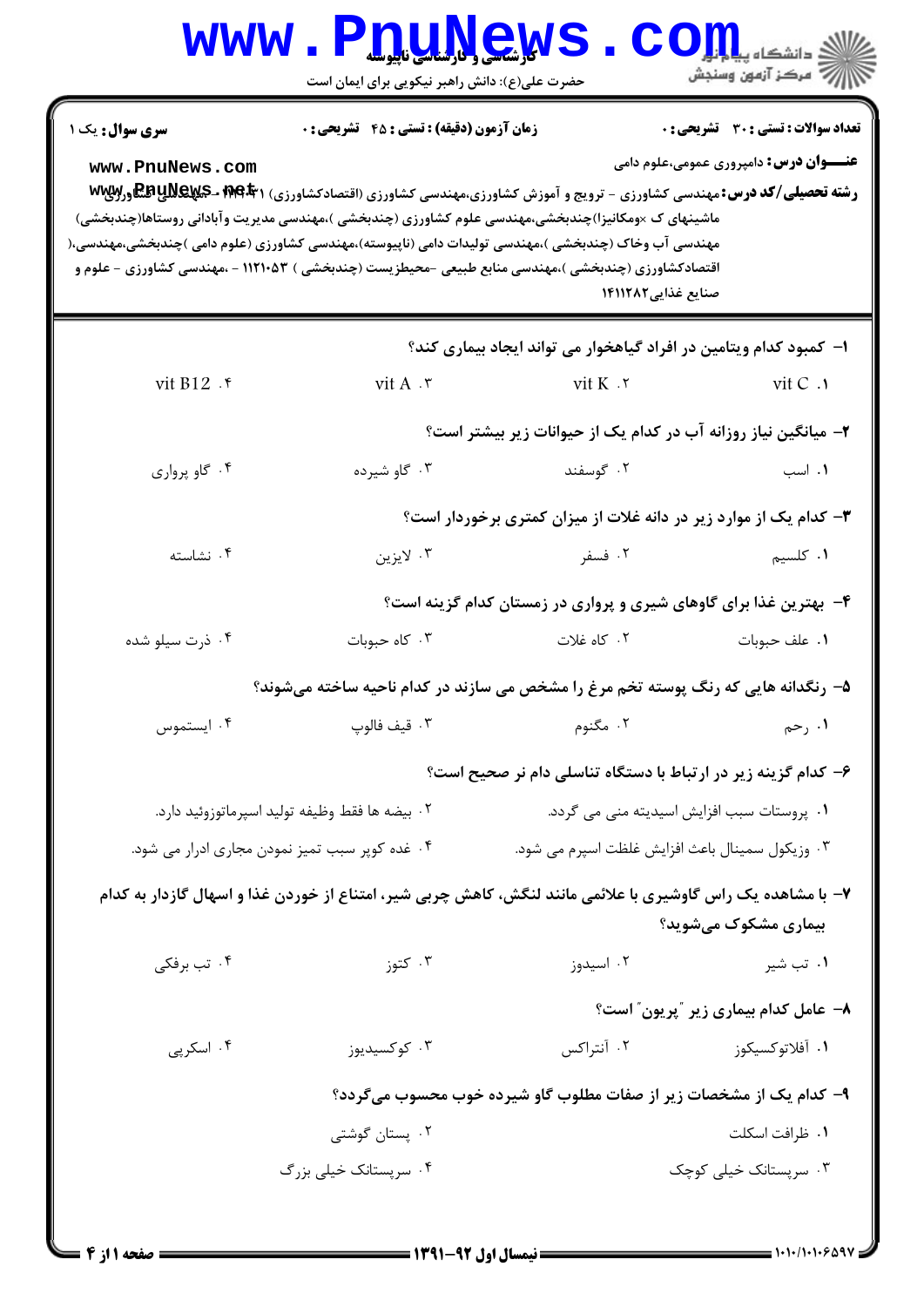| <b>WWW</b>                                                             | We Share Line<br>حضرت علی(ع): دانش راهبر نیکویی برای ایمان است                                                                                                                                                                                                                                                                                                                                                                                                                                            |                                                                                       | ر آن مرڪز آزمون وسنڊش                                                                         |  |  |
|------------------------------------------------------------------------|-----------------------------------------------------------------------------------------------------------------------------------------------------------------------------------------------------------------------------------------------------------------------------------------------------------------------------------------------------------------------------------------------------------------------------------------------------------------------------------------------------------|---------------------------------------------------------------------------------------|-----------------------------------------------------------------------------------------------|--|--|
| <b>سری سوال : ۱ یک</b><br>www.PnuNews.com                              | <b>زمان آزمون (دقیقه) : تستی : 45 تشریحی : 0</b><br><b>رشته تحصیلی/کد درس:</b> مهندسی کشاورزی - ترویج و آموزش کشاورزی،مهندسی کشاورزی (اقتصادکشاورزی) <b>۱ Www. - EBUNEWS و Ww</b> y<br>(ماشینهای ک ×ومکانیزا)چندبخشی،مهندسی علوم کشاورزی (چندبخشی )،مهندسی مدیریت وآبادانی روستاها(چندبخشی<br>)،مهندسی آب وخاک (چندبخشی )،مهندسی تولیدات دامی (ناپیوسته)،مهندسی کشاورزی (علوم دامی )چندبخشی،مهندسی<br>اقتصادکشاورزی (چندبخشی )،مهندسی منابع طبیعی -محیطزیست (چندبخشی ) ۱۱۲۱۰۵۳ - ،مهندسی کشاورزی - علوم و | صنایع غذایی۱۴۱۱۲۸۲                                                                    | <b>تعداد سوالات : تستی : 30 ٪ تشریحی : 0</b><br><b>عنـــوان درس:</b> دامپروری عمومی،علوم دامی |  |  |
|                                                                        |                                                                                                                                                                                                                                                                                                                                                                                                                                                                                                           | <b>۰۱</b> - کدام یک از گاوهای شیری زیر از درصد چربی شیر بیشتری برخوردار است؟          |                                                                                               |  |  |
| ۰۴ گرنزی                                                               | ۰۳ ایرشایر                                                                                                                                                                                                                                                                                                                                                                                                                                                                                                | ۰۲ هولشتاین                                                                           | ٠١ براون سوئيس                                                                                |  |  |
|                                                                        |                                                                                                                                                                                                                                                                                                                                                                                                                                                                                                           | 1۱– کدامیک از نژادهای گاوهای زیر مقاومت بیشتری در برابر کم آبی، بی غذایی و گرما دارد؟ |                                                                                               |  |  |
| ۰۴ سیمنتال                                                             | ۰۳ زبو                                                                                                                                                                                                                                                                                                                                                                                                                                                                                                    | ۰۲ ليموزين                                                                            | ٠١. آبردين آنگوس                                                                              |  |  |
|                                                                        | ۱۲- چه زمان دوره خشکی در گاوهای شیرده صورت می گیرد؟                                                                                                                                                                                                                                                                                                                                                                                                                                                       |                                                                                       |                                                                                               |  |  |
| ۰۴ ماه پس از زایمان                                                    | ۰۳ ماه قبل از زايمان                                                                                                                                                                                                                                                                                                                                                                                                                                                                                      | ۰۲ کاماه بعد از زایمان                                                                | ٠١. ٢ماه قبل از زايمان                                                                        |  |  |
|                                                                        |                                                                                                                                                                                                                                                                                                                                                                                                                                                                                                           | ۱۳- کدام یک از موارد زیر از مزایای جایگاه باز محسوب می شود؟                           |                                                                                               |  |  |
| ۰۴ تشخیص فحلی آسان                                                     | ۰۳ کنترل تغذیه انفرادی                                                                                                                                                                                                                                                                                                                                                                                                                                                                                    | ۰۲ دمای ثابت                                                                          | ۰۱ تمیزی گاوها                                                                                |  |  |
|                                                                        |                                                                                                                                                                                                                                                                                                                                                                                                                                                                                                           | ۱۴– کدام یک از موارد زیر در مقایسه ویژگیهای بین گوسفند و بز صحیح است؟                 |                                                                                               |  |  |
|                                                                        | ۰۲ نحوه چرای گوسفند بیشتر انتخابی است<br>۰۱ شیر بز در انسان ایجاد حساسیت نمی کند                                                                                                                                                                                                                                                                                                                                                                                                                          |                                                                                       |                                                                                               |  |  |
| ۰۳ بو و طعم گوشت گوسفند زياد است<br>۰۴ نسبت گوشت به چربی بزها کمتر است |                                                                                                                                                                                                                                                                                                                                                                                                                                                                                                           |                                                                                       |                                                                                               |  |  |
|                                                                        |                                                                                                                                                                                                                                                                                                                                                                                                                                                                                                           | ۱۵– نژادهای بز ایران بیشتر برای تولید چه هدفی پرورش می یابند؟                         |                                                                                               |  |  |
| ۰۴ کړ ک                                                                | ۰۳ شیر                                                                                                                                                                                                                                                                                                                                                                                                                                                                                                    | ۰۲ گوشت                                                                               | ۰۱ شیر و کرک                                                                                  |  |  |
|                                                                        |                                                                                                                                                                                                                                                                                                                                                                                                                                                                                                           | ۱۶– پوست کدام یک از نژادهای گوسفند زیر از مرغوبیت و ارزش زیادی برخوردار است؟          |                                                                                               |  |  |
| ۰۴ قره گل                                                              | ۰۳ زل                                                                                                                                                                                                                                                                                                                                                                                                                                                                                                     | ۰۲ قزل                                                                                | ۰۱ شال                                                                                        |  |  |
|                                                                        |                                                                                                                                                                                                                                                                                                                                                                                                                                                                                                           | ۱۷- کدام یک از گزینه های زیر در ارتباط با ماشینهای جوجه کشی صحیح میباشد؟              |                                                                                               |  |  |
|                                                                        |                                                                                                                                                                                                                                                                                                                                                                                                                                                                                                           |                                                                                       | ٠١ درجه حرارت ماشين ستر كمتر از هچر است.                                                      |  |  |
|                                                                        |                                                                                                                                                                                                                                                                                                                                                                                                                                                                                                           | ۰۲ تخم مرغها در حالت عمودی در ماشین هچر قرار می گیرند.                                |                                                                                               |  |  |
|                                                                        |                                                                                                                                                                                                                                                                                                                                                                                                                                                                                                           |                                                                                       | ۰۳ حد تحمل co2 در داخل ماشین هچر ۱ درصد است.                                                  |  |  |
|                                                                        |                                                                                                                                                                                                                                                                                                                                                                                                                                                                                                           |                                                                                       | ۰۴ میزان رطوبت ماشین هچر بیشتر از ستر است.                                                    |  |  |
|                                                                        |                                                                                                                                                                                                                                                                                                                                                                                                                                                                                                           | ۱۸– کدام یک از نژادهای زیر دارای پوسته تخم مرغ سفید رنگ می باشد؟                      |                                                                                               |  |  |
| ۰۴ اورپینگتون                                                          | ۰۳ رد کپ                                                                                                                                                                                                                                                                                                                                                                                                                                                                                                  | ۰۲ لاری                                                                               | ۰۱ ساسکس                                                                                      |  |  |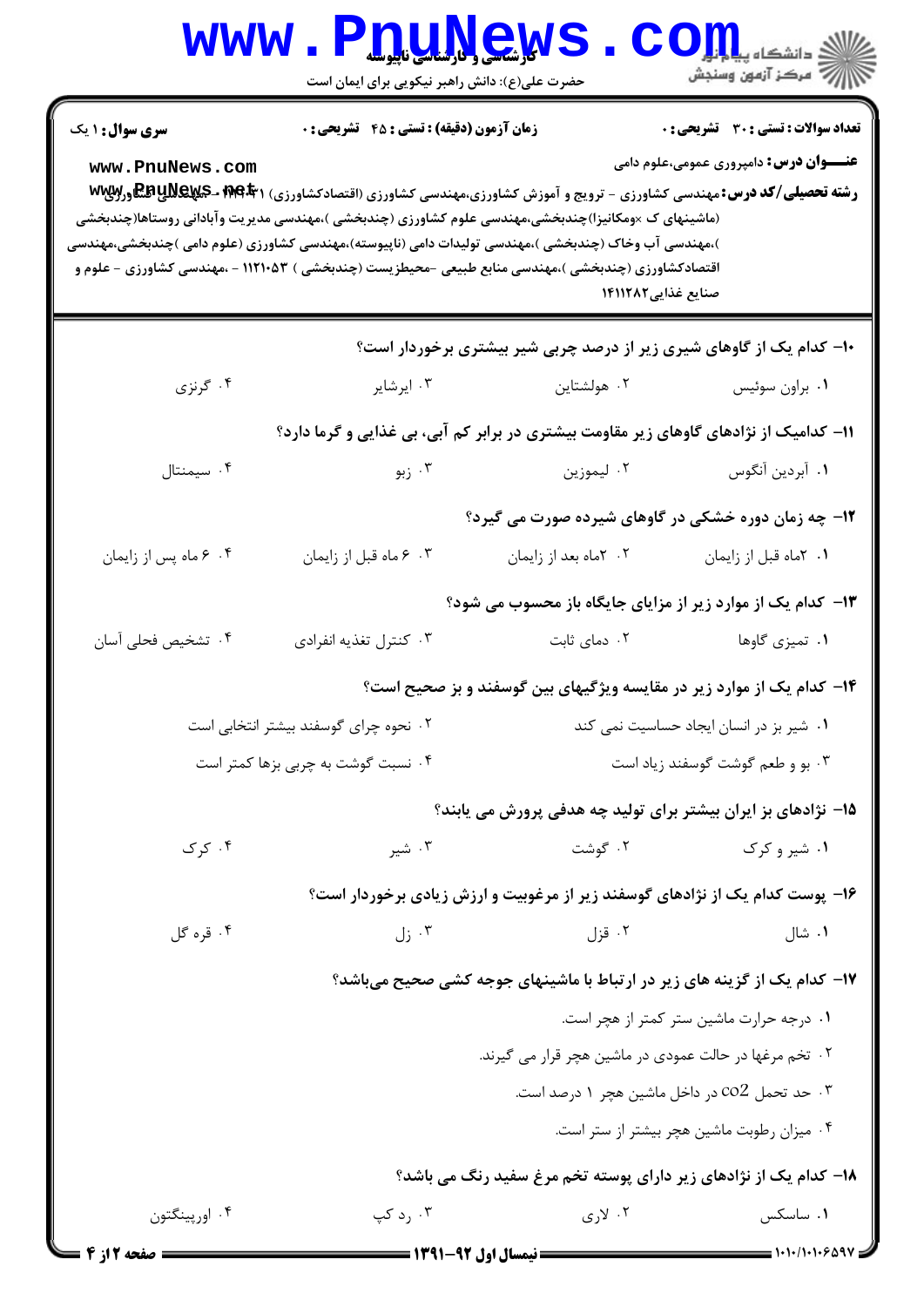| <b>WWW</b>                                                         | حضرت علی(ع): دانش راهبر نیکویی برای ایمان است                                                                                                                                                                                                                                                                                                                    | <b>TILLNGWS</b>    | CO<br>رآ مرڪز آزمون وسنڊش                                                                                                                                                                                                                              |  |  |
|--------------------------------------------------------------------|------------------------------------------------------------------------------------------------------------------------------------------------------------------------------------------------------------------------------------------------------------------------------------------------------------------------------------------------------------------|--------------------|--------------------------------------------------------------------------------------------------------------------------------------------------------------------------------------------------------------------------------------------------------|--|--|
| <b>سری سوال : ۱ یک</b><br>www.PnuNews.com                          | زمان آزمون (دقیقه) : تستی : 45 آتشریحی : 0<br>(ماشینهای ک ×ومکانیزا)چندبخشی،مهندسی علوم کشاورزی (چندبخشی )،مهندسی مدیریت وآبادانی روستاها(چندبخشی<br>)،مهندسی آب وخاک (چندبخشی )،مهندسی تولیدات دامی (ناپیوسته)،مهندسی کشاورزی (علوم دامی )چندبخشی،مهندسی<br>اقتصادکشاورزی (چندبخشی )،مهندسی منابع طبیعی -محیطزیست (چندبخشی ) ۱۱۲۱۰۵۳ - ،مهندسی کشاورزی - علوم و |                    | <b>تعداد سوالات : تستي : 30 ٪ تشريحي : 0</b><br><b>عنـــوان درس:</b> دامپروری عمومی،علوم دامی<br><b>رشته تحصیلی/کد درس:</b> مهندسی کشاورزی - ترویج و آموزش کشاورزی،مهندسی کشاورزی (اقتصادکشاورزی) <b>۱ WEY 3-EEUNEY.5 ورW</b> W<br>صنایع غذایی ۱۴۱۱۲۸۲ |  |  |
| ۱۹- مقدار کدام یک از ترکیبات زیر در گوشت شترمرغ، بیشتر از مرغ است؟ |                                                                                                                                                                                                                                                                                                                                                                  |                    |                                                                                                                                                                                                                                                        |  |  |
| ۰۴ انرژی                                                           | ۰۳ چربی                                                                                                                                                                                                                                                                                                                                                          | ۰۲ پروتئين         | ٠١ كلسترول                                                                                                                                                                                                                                             |  |  |
|                                                                    |                                                                                                                                                                                                                                                                                                                                                                  |                    | +۲- دستگاه گوارش شترمرغ به کدام حیوان شباهت بیشتری دارد؟                                                                                                                                                                                               |  |  |
| ۰۴ خرگوش                                                           | ۰۳ اسب                                                                                                                                                                                                                                                                                                                                                           | ۰۲ گوزن            | ۰۱ مرغ                                                                                                                                                                                                                                                 |  |  |
|                                                                    |                                                                                                                                                                                                                                                                                                                                                                  |                    | <b>۲۱</b> - غشاهای زیر پوسته تخم مرغ در کدام ناحیه از دستگاه تناسلی مرغها ساخته میشوند؟                                                                                                                                                                |  |  |
| ۰۴ ایستموس                                                         | ۰۳ رحم                                                                                                                                                                                                                                                                                                                                                           | ۰۲ مگنوم           | ۰۱ واژن                                                                                                                                                                                                                                                |  |  |
|                                                                    |                                                                                                                                                                                                                                                                                                                                                                  |                    | ۲۲– مهمترین وظیفه کنسانتره در جیره گاوهای شیری چیست؟                                                                                                                                                                                                   |  |  |
| ۰۴ تامین مواد پروتئین                                              | ۰۳ تامین مواد غذایی                                                                                                                                                                                                                                                                                                                                              | ۰۲ تامین ویتامینها | ۰۱ تامین مواد معدنی                                                                                                                                                                                                                                    |  |  |
|                                                                    |                                                                                                                                                                                                                                                                                                                                                                  |                    | <b>۲۳</b> - کدام گزینه از مشخصات غله سنتتیک تریتیکال است؟                                                                                                                                                                                              |  |  |
|                                                                    | ۰۲ سرمازدگی زیادتر از چاودار                                                                                                                                                                                                                                                                                                                                     |                    | ۰۱ ایجاد مدفوع چسبنده و آبکی                                                                                                                                                                                                                           |  |  |
|                                                                    | ۰۴ قدرت تولید بالاتر از گندم                                                                                                                                                                                                                                                                                                                                     |                    | ۰۳ پروتئین کمتر از گندم                                                                                                                                                                                                                                |  |  |
|                                                                    |                                                                                                                                                                                                                                                                                                                                                                  |                    | <b>۲۴-</b> سیکل فحلی در بز چند روز است؟                                                                                                                                                                                                                |  |  |
| ۰۴ (وز                                                             | ۰۳ ۲۲ روز                                                                                                                                                                                                                                                                                                                                                        | ۰۲ ۲۳ روز          | ۰۱ ۱۷ روز                                                                                                                                                                                                                                              |  |  |
|                                                                    |                                                                                                                                                                                                                                                                                                                                                                  |                    | ۲۵- سیستم نیمه متمرکز پرورش شتر مرغ چه مزیتی نسبت به سیستم متمرکز آن دارد؟                                                                                                                                                                             |  |  |
|                                                                    | ۰۲ تشخیص جفتگیری بهتر                                                                                                                                                                                                                                                                                                                                            |                    | ٠١. جمع أوري تخم أسانتر                                                                                                                                                                                                                                |  |  |
|                                                                    | ۰۴ افزایش تخمهای بارور                                                                                                                                                                                                                                                                                                                                           |                    | ۰۳ كاهش هزينه تغذيه                                                                                                                                                                                                                                    |  |  |
|                                                                    |                                                                                                                                                                                                                                                                                                                                                                  |                    | ۲۶- راه اصلی انتقال بیماری برونشیت عفونی طیور کدام است؟                                                                                                                                                                                                |  |  |
| ۰۴ هر ۳ مورد                                                       | ۰۳ دان                                                                                                                                                                                                                                                                                                                                                           | ۰۲ آب              | ۰۱ هوا                                                                                                                                                                                                                                                 |  |  |
|                                                                    |                                                                                                                                                                                                                                                                                                                                                                  |                    | ۲۷– کدام یک از گاو های گوشتی، بهترین کیفیت لاشه را دارد؟                                                                                                                                                                                               |  |  |
| ۰۴ شاروله                                                          | ۰۳ هرفورد                                                                                                                                                                                                                                                                                                                                                        | ۰۲ سیمنتال         | ٠١ ليموزين                                                                                                                                                                                                                                             |  |  |
|                                                                    |                                                                                                                                                                                                                                                                                                                                                                  |                    |                                                                                                                                                                                                                                                        |  |  |
|                                                                    |                                                                                                                                                                                                                                                                                                                                                                  |                    |                                                                                                                                                                                                                                                        |  |  |